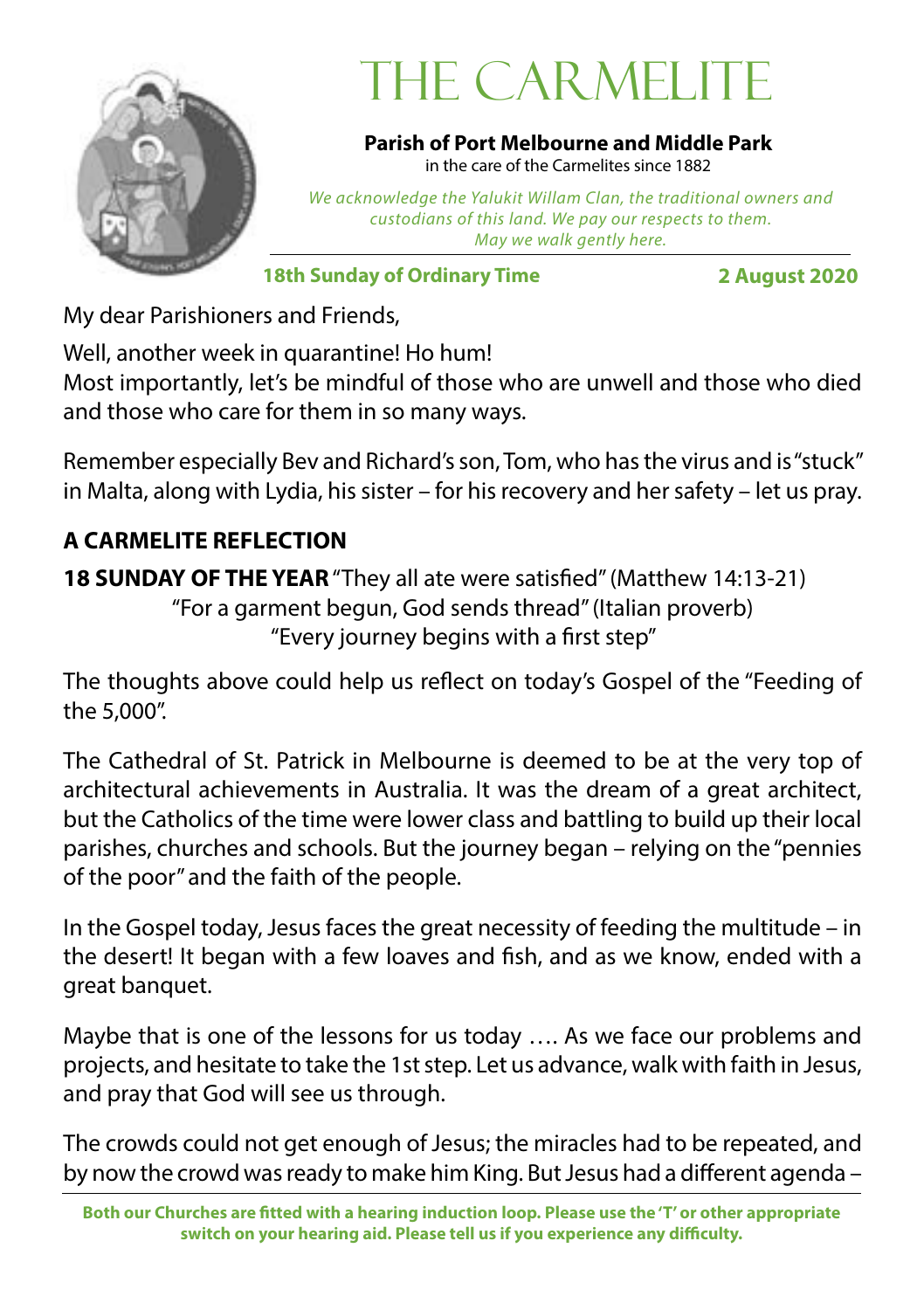#### *Churches*

St Joseph's cnr Rouse & Stokes Streets Port Melbourne

Our Lady of Mount Carmel cnr Richardson & Wright Streets Middle Park

#### *Sunday Masses*

6.00pm (Sat) Mount Carmel 9.00am Saint Joseph's 10.30am Mount Carmel

*Reconciliation* after 9.00am Mass Saturday

#### *Carmelite Parish Office*

274 Rouse Street Port Melbourne Vic 3207

*Telephone* 03 9681 9600 *Facsimile* 03 9681 9608

*After Hours Emergenc*y 0408 754 283

*Email* parish@sj-mc.org.au

*Parish Website* www.sj-mc.org.au

*Carmelite Website* www.carmelites.org.au

#### **Office Hours 9am-4pm Monday, Wednesday, Friday (CLOSED TUESDAYS & THURSDAYS)**

**Parish Priest** Fr Hugh Brown OCarm

**Parish Secretary** Anne Ierardo

**Pastoral Life Co-ordinator** Michael Murray

**Finance Officer** Shane Harrison

**Facilities Manager** Ken Chaffer

*Galilee Regional Catholic Primary School* Bank Street South Melbourne Vic 3205

*Telephone* 03 9699 2928 *Principal* Simon Millar

# our parish Parish Office

**The Carmelite Parish Office is now closed to the public.**

**The office is still functioning between 9.00am & 4.00pm on Monday, Wednesday, Thursday and Friday.** 

**You can contact us by telephone:** 

**9681 9600 Email: parish@sj-mc.org.au or by checking our website on** 

**www.sj-mc.org.au for further updates.**

**If you are in need of a priest urgently then please call 0408 754283.**

### WE R EMEMBER

I**f you would like someone remembered in our sick list, recently deceased or anniversaries, then please contact the parish office by email: parish@sj-mc.org.au or by phone 9681 9600.**

*Those who are sick or ill and in need of prayer:*  Baby Luca, Paul Caghi - Cao, Kelly Edwards, Rose Fennell, Gary Finn, Maurice Fitzpatrick, Michael McGowan, Marino Mihocic, Sylvia Poliakova, Charles Portelli, Rafal Rafalski, Michael Ristevski, Lucie Carmen Rodriguez, Lorraine Rohan, Keith Ryder, Helen Stanley, Jim Sullivan, Maureen Toohey, Troy Vincent,Julie Wain, Sr Barbara Walsh RSG, Jonathon Wil, Tami Yap.

*Those whose have died recently:* Neil Donovan and all those affeced by COVID 19.

*Those whose anniversaries of death occur about this time*:

### in our parish

he did not come to be Santa Claus – but to inspire faith and acceptance of his teaching … but, as we know, the throng could not think above the waistline. When he spoke to them about his Body and Blood, and Bread from heaven, they turned away. Even many of his disciples left him …. But Peter and the apostles held on.

We have to wait till the Last Supper to get the meaning of this event – when he prays over the Bread and Wine.

For ancient peoples, especially the Jews, life was in the blood. When they saw someone dying from wounds, they could see, as the blood flowed out, so did the life of the person – as with Jesus on the cross. Jesus gave his life for us: "I have come so that you may have Life and have it to the full", i.e., ETERNAL LIFE.

Holy Mass is the Death of Christ made present to us, and the life he yielded up is now in us. That makes us the sisters and brothers of Jesus, calling God our Father and enlightened by the Holy Spirit.

This is the greatest gift of God, and the Eucharistic Sacrifice, which we call The Mass, is our constant act of thanksgiving.



ARCHDIOC *Archdiocesan Hotline for* 

*COVID-19*

*In light of changing advice and circumstances, please keep visiting this webpage: www.cam.org.au for quick access to the latest news, information and resources. Should you require any further information specific to a parish concern relating to COVID-19 and the guidelines produced by the Archdiocese, please contact the newly established service desk for our Priests and Parishes:*

*Phone: 9926 2469 Email: covid-19@cam.org.au*

*This phone line and email will be monitored Monday t o Fr i d a y, 8 a m - 6 p m , b y Archdiocesan staff.* 

# thank you

**We understand that these are very unusual circumstances and difficult times for many people both emotionally and financially.**

**Thank you to our parishioners who have been continuing to send in their thanksgiving envelopes. If you would like to continue supporting our parish you might like to consider changing your**  contriubutions to **EFT**, **direct debit or credit card deductions. Please contact the parish office to organise this.**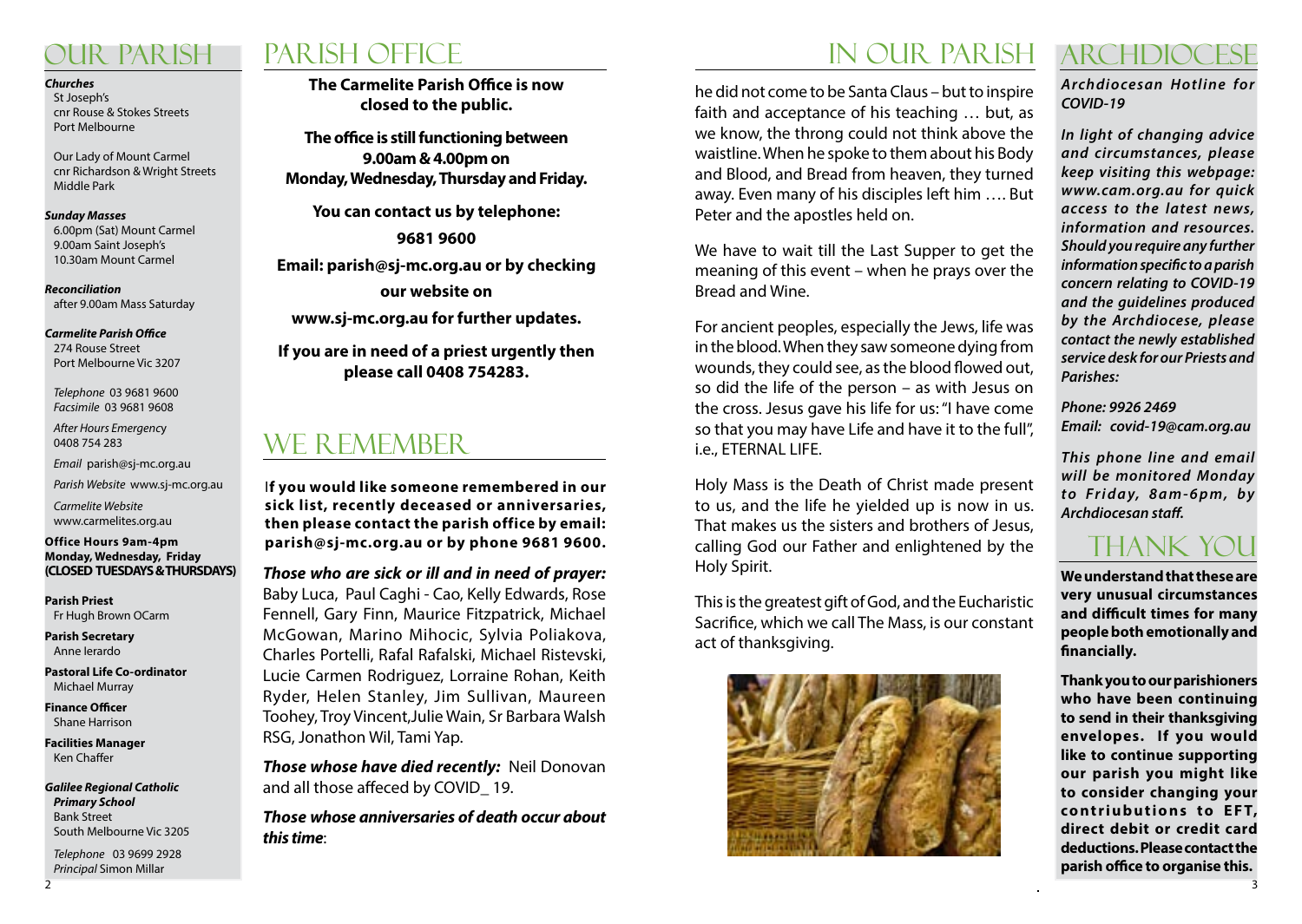#### **SOME PARISH TIDBITS**

A few gems to brighten our days and gladden our hearts.

#### *Lis Northam writes:*

Archie (grandson aged 5) received a stellar report recently but the highlight was his triple A for religious studies. Accordingly, he is much given to liturgical 'bon mots' not always appreciated by 'the brothers', Charlie aged 10 and Monty aged 8. They live in Sydney and Sarah has always found driving there something of a challenge and is often tooted. The other day, she incurred the wrath of a Sydneysider and was duly tooted, to which Archie responded " Don't worry Mummy, Jesus still loves you". Clearly, all will be well.

◇◇◇◇◇◇◇◇◇◇◇◇◇◇◇◇◇◇◇◇◇◇◇◇◇◇◇◇◇◇◇◇◇◇◇◇◇◇

#### *Joan Cusack writes:*

Having read our friend Marianne's account of her faith journey I wondered if I might share my journey to becoming a Catholic.

When I was very young until I was about 14 yrs old I attended Sunday school at the Church of Christ with my family and I can remember lots of singing which I enjoyed, and the Communion wine being passed around in small shot glasses – always wanted to try one but not old enough then.

At age 21 I began flying as a TAA air hostess and was sharing a flat with two other hostesses both of whom were Catholic. My boyfriend was Brian, I had been going out with him for a while and it was getting a bit serious so my flatmates told me that if I was to marry Brian I would need to become a Catholic as he was from a very strong Catholic family. I decided they might be right so between nightly discussions with them and about a year of attending Fr. Gerard Dowling in the City for instruction during which time we became engaged. Finally, in 1971 I was baptised in the morning at St. Finbar's church in Brighton then in the afternoon received my first Holy Communion and was married in St. Vincent's Church in Strathmore by Fr. Dowling all on the same day.

We settled in a small flat in Essendon then later bought a home and saw a lot of Brian's family which was very helpful as we had 3 small children born very close together and their help was much appreciated. Brian's sister Lorraine invited us around for tea one night and asked if we would like to join Teams of Uur Lady so we did and have now been Team Members for over 40 years. This has been a great experience for us and especially for me as it has enabled me to learn a lot

more the Church as well as forming some wonderful friendships. For those who don't know Teams as it is now called it is a worldwide movement existing in 92 countries which was started in Paris in 1939. Each team consists of 4-6 couples normally and a priest ideally, and monthly meetings are held in each other's homes. Mass is celebrated and then a discussion topic and family news is shared finishing with either a simple meal or supper. It is excellent for young families to share and our children loved it for many years. We have also been extremely lucky to have a Columban Mission priest as our Chaplain and as they are moved around regularly, we asked if they could replace themselves and they always have.

After 43 years in Strathmore and our children having left home to marry and deliver us many grandchildren which has been fantastic for us, we moved to Port Melbourne.

We first attended St. Joseph's Church about 6 years ago and found it very welcoming to us and have stayed ever since. I was co-opted into the Port Melbourne Conference of St Vincent de Paul by having coffee with the Mounts one morning and was quite surprised to go to Mass the next week and a few of the ladies were congratulating me. I soon discovered I was the newest member of St. Vincent de Paul! This has also been a great experience and I have found it most rewarding to be able to help people in many different ways and once again have joined a very loyal and dedicated group of people who are making a difference in many people's lives.

We have a wonderful priest in Fr Hugh Brown who is very caring, inspiring and an excellent communicator and we hope he never leaves us. Thanks Hugh!

◇◇◇◇◇◇◇◇◇◇◇◇◇◇◇◇◇◇◇◇◇◇◇◇◇◇◇◇◇◇◇◇◇◇◇◇◇

*I still have a few contributions from people to use but the more the merrier. Keep sending them in and stay safe, stay warm, stay sane, stay masked and know that you are loved.*

Muga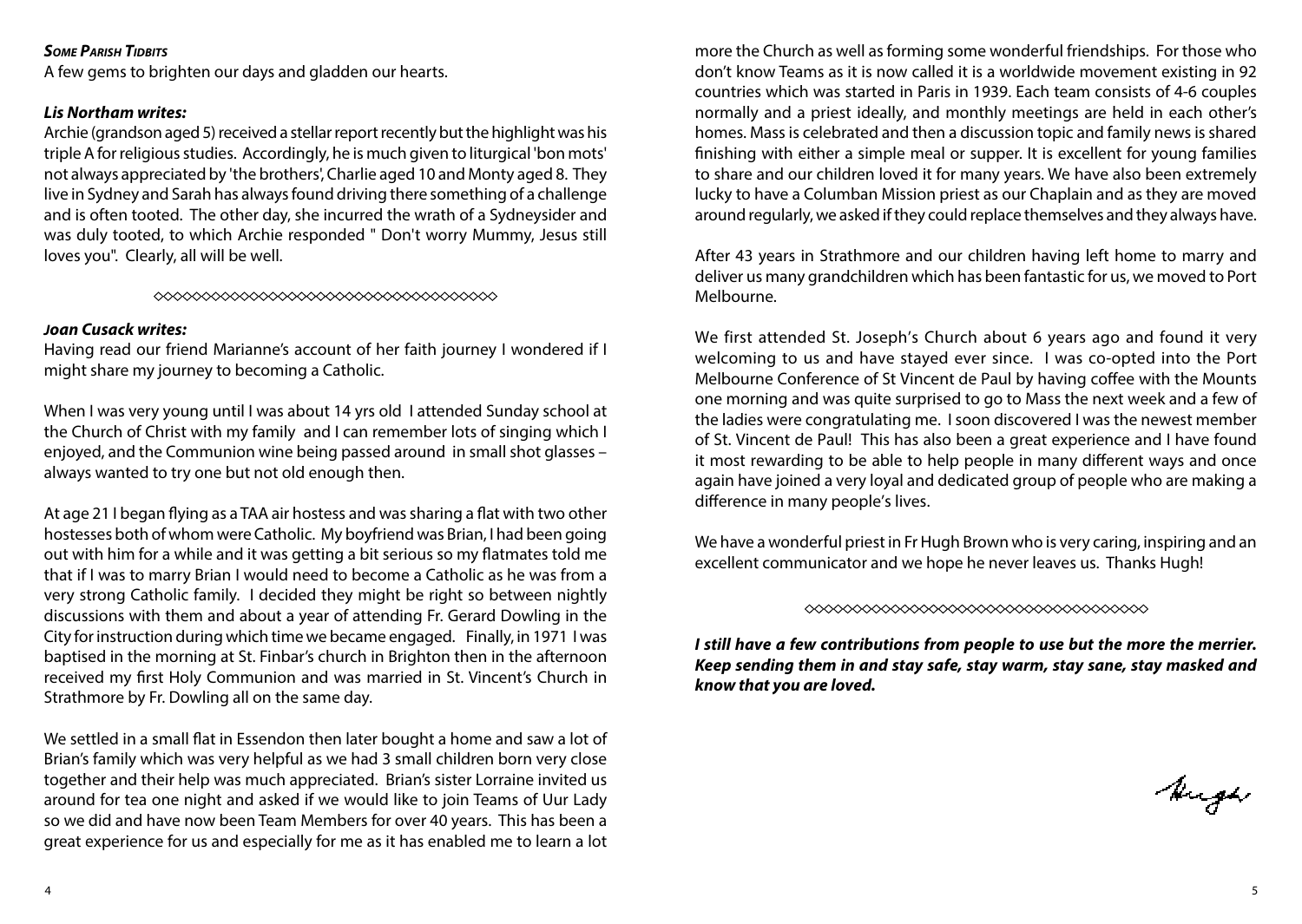

#### **JULY 2020 – Congratulations Sister Brigid Arthur csb!**

Sr Brigid and Sr Catherine Kelly co-founded the Brigidine Asylum Seeker Project (BASP) in 2001; since then it has grown in strength. Sr Catherine who specialised in visa applications died in 2015 and Sr Brigid continued as the driving force behind<br>the project. From 2001 until 2020 Sr Brigid has visited detention centres and<br>championed the cause of detainees In 2011-12 there were nearl the project. From 2001 until 2020 Sr Brigid has visited detention centres and championed the cause of detainees. In 2011-12 there were nearly 3,000 minors in closed detention in Australia and by 2013 the numbers of families in detention in From The State of asylum seekers<br>Australia had increased. Sr Brigid identified a group of vulnerable young Afghan Australia had increased. Sr Brigid identified a group of vulnerable young Afghan Adstraila had increased. In Brigid identified a group of vulflerable young Algrian in the promote advocacy for the rights of asylum seekers boys at MITA and became their litigation guardian and with legal assistance took action all the way to the High Court. The intention of the litigation was to change **vice and a struck and struck**<br>
visit in 2015 and Structure and Sr Brigid of the litigation was to change and setuities and seeker issues the law to stop children from being held in detention. While this action saved **come activities and the set of th**<br>these boys it did not change the law these boys it did not change the law. **JULY 2020 – Congratulations Sister Brigid Arthur csb!**<br>and Sr Catherine Kelly co-founded the Brigidine Asylum Seeker Project<br>2001; since then it has grown in strength. Sr Catherine who specialised in

The BASP not only supports detainees but advocates to get detainees into<br>the numbers of antiboxed and by 2013 the numbers of the numbers of families in the last 18 years BASP has anomided as a provider that ste the community and settles and supports them in the community by sourcing accommodation, furniture etc. Over the life of the project many hundreds of people accommodation, annual exercice over the me of the project many nandreas or people<br>have been able to live in BASP houses. In addition BASP undertakes community https://www.ruralaustraliansforrefugees.org au/unsungbero/

### RAR'S JULY 2020 - UNSUNG HERO

### **SISTER BRIGID ARTHUR**

Sr Brigid and Sr Catherine Kelly co- founded the Brigidine Asylum Seeker Project (BASP) in 2001; since then it has grown in strength. Sr Catherine who specialised in visa applications died in 2015 and Sr Brigid continued as the driving force behind the project.

From 2001 until 2020 Sr Brigid has visited detention centres and championed the cause of detainees. In 2011-12 there were nearly 3,000 minors in closed detention in Australia and by 2013 the numbers of families in detention in Australia had increased.

Sr Brigid identified a group of vulnerable voung Afghan boys at MITA and became their litigation quardian and with legal assistance took action all the way to the High Court. The intention of the litigation was to change the law to stop children from being held in detention. While this action saved these boys it did not change the law.



education and fundraising, visits schools to speak about asylum seekers, takes asylum seekers on outings and provides meals. The aims of BASP are:

- to provide hospitality and practical support for asylum seekers
- actively network with like-minded individuals and groups who are working for justice for asylum seekers
- promote advocacy for the rights of asylum seekers
- raise awareness of asylum seeker issues and concerns through a range of activities

In 2016 Sr Brigid and Pamela Curr visited asylum seekers on Christmas Island.

For the last 18 years, BASP has operated as a provider that steps in when other munity and settles and supports them in the community by sourcing the forme last 18 years, BASP has operated as a provider that steps in when othe<br>odation,furniture etc.Over the life of the project many hundreds of people

https://www.ruralaustraliansforrefugees.org.au/unsunghero/ action all the way to the High Court of the High Court intention of the little state intention was to change the intention was to change the little state in the little state in the little state in the little state in the l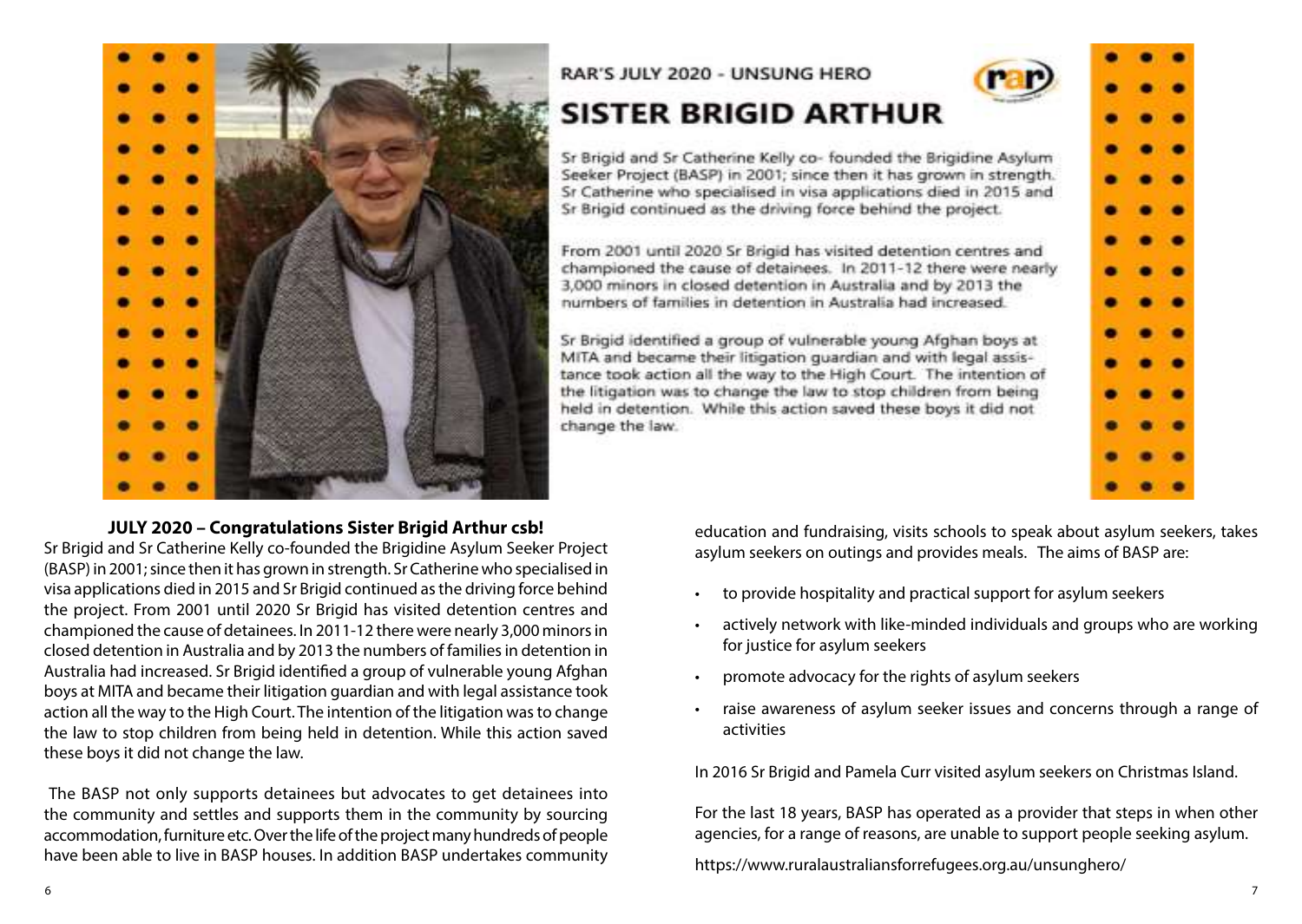# Liturgical Art

### *Reflection by Artist- Jenny Close*

Five loaves and two fish were more than enough to feed a large crowd of people in today's Gospel reading. A semblance of eucharist is apparent here in this four part action, i.e. in the taking, blessing, breaking and eating of the food. Likewise, our eucharist provides more than enough nourishment for our needs.



# Reflection on tHIS wEEK'S readings

There is an old line that runs, 'If you feel distant from God – guess who has moved?' It picks up the theme in the Romans reading which we have just heard, 'Nothing can separate us from the love of God.'

In the midst of persecution and suffering, St Paul writes to the community at Rome to tell them that, even in their fear, desolation and grief, nothing, and no one, can separate them from God's love. This shows us that when we feel separated from God we may have walked away from him, usually through destructive behaviour that sets up and maintains distance between us and the source of our faith, hope and love.

St Matthew and Isaiah also knew that nothing can separate us from God's love. Isaiah's river of plenty and Matthew's loaves and fish are all about the plenty of God's kingdom, the abundance of God's goodness.

Too often we focus on the miracle of transformation that occurs in Matthew's Gospel when all he tells about the actual miracle is that Jesus 'breaks and shares'. Matthew is more interested in the leftovers than he is in the miracle itself. From five loaves and two fish we are told twelve baskets of scraps are left over.

Numbers are rarely random in the Bible. The echo of the seven days of creation would not have been lost on the first hearers of this story as Jesus takes seven fruits of the earth to feed the crowd. Similarly, the twelve baskets of scraps, the remnants of the meal at which all were filled and satisfied, echo the sign of God through the twelve tribes of Israel in the Old Testament.

For us today this story also has consoling resonance. Matthew is telling us that Jesus sees our need, does not turn us away, comes to where we are, as we are, and recreates us through the abundance of his love, so we can be signs of His kingdom in the world.

The Church has always believed that the feeding of the crowd prefigured the Eucharist, this weekly time where we receive the fullness of God in his Word, in the life of the community, in the minister and through the transformation of the Bread and Wine.

It's all about abundance. Our God has abundantly provided for us so that we can abundantly provide for all the world which is given into our care. 'Those to whom much is given, much is required.' The problem is that when we look around we see that while some of us have so much, others have nothing at all.

If this reality doesn't move us to a change of heart and right action then we have not understood the story of the loaves and the fish, that God's goodness is never intended for a select few.

Sometimes people look at the poverty in the world and think, 'How could God allow that?' This question can cause us to feel distant from God, but in light of what God has given us and our ability to share from this abundance, when we think like and feel like this, guess who has moved away from whom? *© Richard Leonard SJ*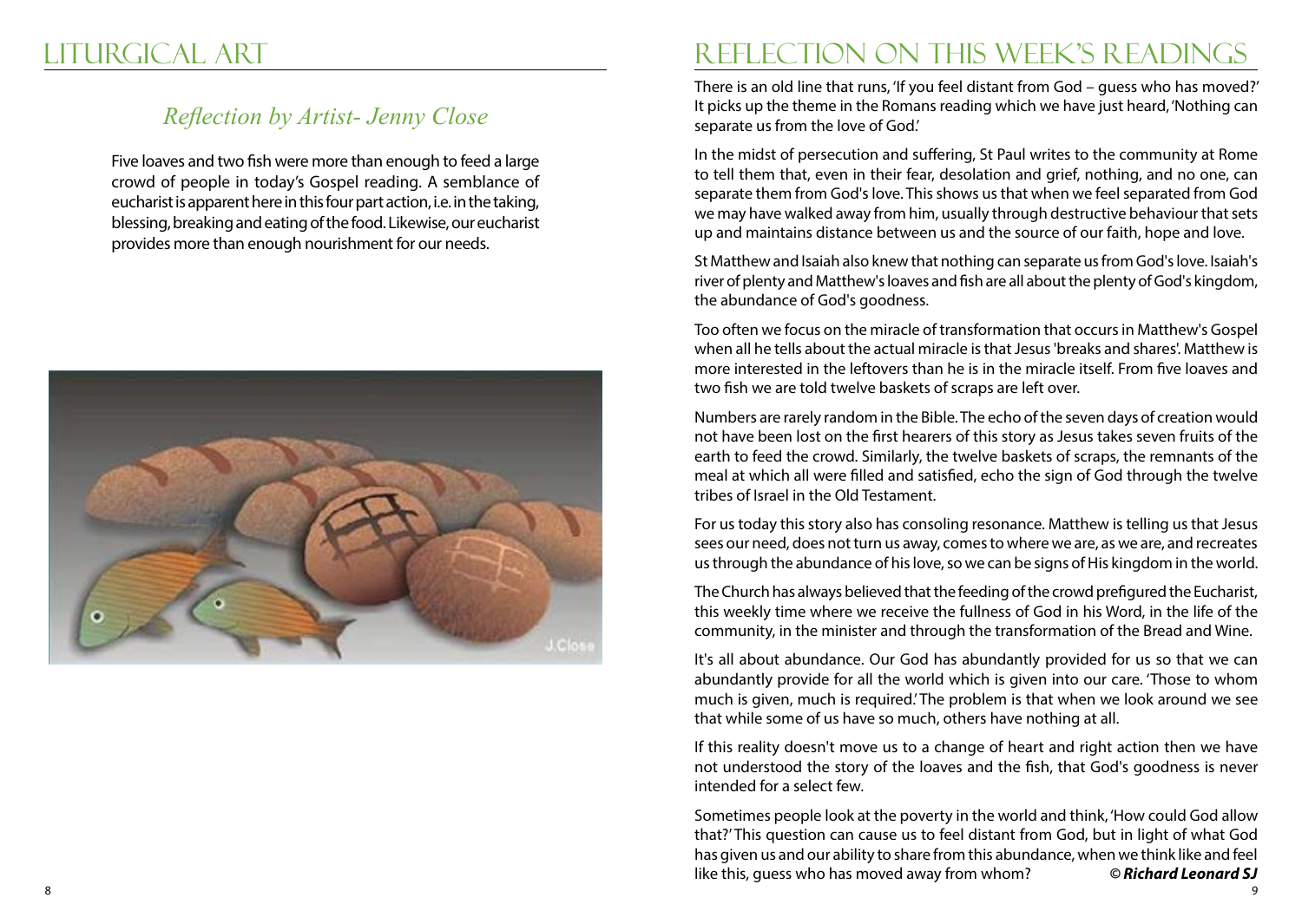### readings for this weekend

#### FIRST READING

### *Isaiah 55:1-3*

Thus says the Lord: Oh, come to the water all you who are thirsty; though you have no money, come! Buy corn without money, and eat, and, at no cost, wine and milk. Why spend money on what is not bread, your wages on what fails to satisfy? Listen, listen to me and you will have good things to eat and rich food to enjoy. Pay attention, come to me; listen, and your soul will live. With you I will make an everlasting covenant out of the favours promised to David.

The eyes of all creatures look to you and you give them their food in due time. You open wide your hand, grant the desires of all who live. *Response*

The Lord is just in all his ways and loving in all his deeds. He is close to all who call him, call on him from their hearts. *Response*

#### Second Reading

### *Romans 8:35. 37-39*

Nothing can come between us and the love of Christ, even if we are troubled or worried, or being persecuted, or lacking food or clothes, or being threatened or even attacked. These are the trials through which we triumph, by the power of him who loved us.

For I am certain of this: neither death nor life, no angel, no prince, nothing that exists, nothing still to come, not any power, or height or depth, nor any created thing, can ever come between us and the love of God made visible in Christ Jesus our Lord.

RESPONSORIAL PSALM: PSALM 118: THE HAND OF THE LORD FEEDS US

*Psalm 144:8-9. 15-18. R. v.16*

*Response: The hand of the Lord feeds us: he answers all our needs.*

> The Lord is kind and full of compassion, slow to anger, abounding in love. How good is the Lord to all, compassionate to all his creatures. *Response*

gospel

### *Matthew 14:13-21*

When Jesus received the news of John the Baptist's death he withdrew by boat to a lonely place where they could be by themselves. But the people heard of this